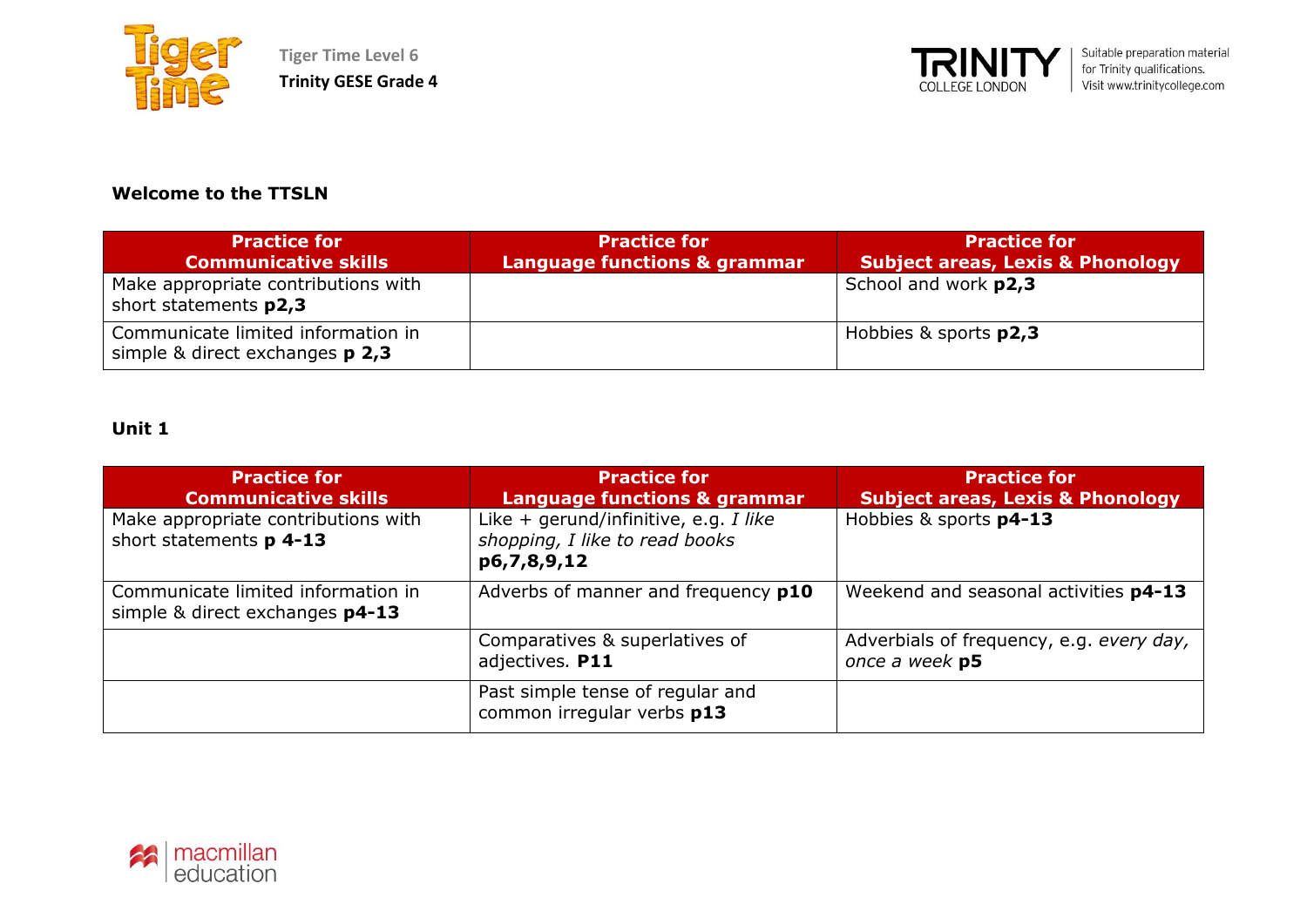



### **Unit 2**

| <b>Practice for</b>                 | <b>Practice for</b>                     | <b>Practice for</b>                                         |
|-------------------------------------|-----------------------------------------|-------------------------------------------------------------|
| <b>Communicative skills</b>         | <b>Language functions &amp; grammar</b> | <b>Subject areas, Lexis &amp; Phonology</b>                 |
| Make appropriate contributions with | Expressing simple comparisons           | Adverbs of frequency, e.g. sometimes,                       |
| short statements p 14-23            | p15,16,17,18,19,20,21,22                | often, never p16,22                                         |
| Communicate limited information in  | Comparatives & superlatives of          | Appropriate weak forms and intonation                       |
| simple & direct exchanges p14-23    | adjectives. P15,16,17,18,19,20,21,22    | in connected speech p19                                     |
|                                     |                                         | Expressions of past time, e.g.<br>yesterday, last night p21 |

| <b>Practice for</b><br><b>Communicative skills</b>                     | <b>Practice for</b><br><b>Language functions &amp; grammar</b>              | <b>Practice for</b><br><b>Subject areas, Lexis &amp; Phonology</b> |
|------------------------------------------------------------------------|-----------------------------------------------------------------------------|--------------------------------------------------------------------|
| Make appropriate contributions with<br>short statements p 24-33        | Like + gerund/infinitive, e.g. I like<br>shopping, I like to read books p25 | Adverbs of frequency, e.g. sometimes,<br>often, never p30          |
| Communicate limited information in<br>simple & direct exchanges p24-33 | Past simple tense of regular and<br>common irregular verbs p32              |                                                                    |
|                                                                        | Link word but p25                                                           |                                                                    |
|                                                                        | Adverbs of manner and frequency p25                                         |                                                                    |

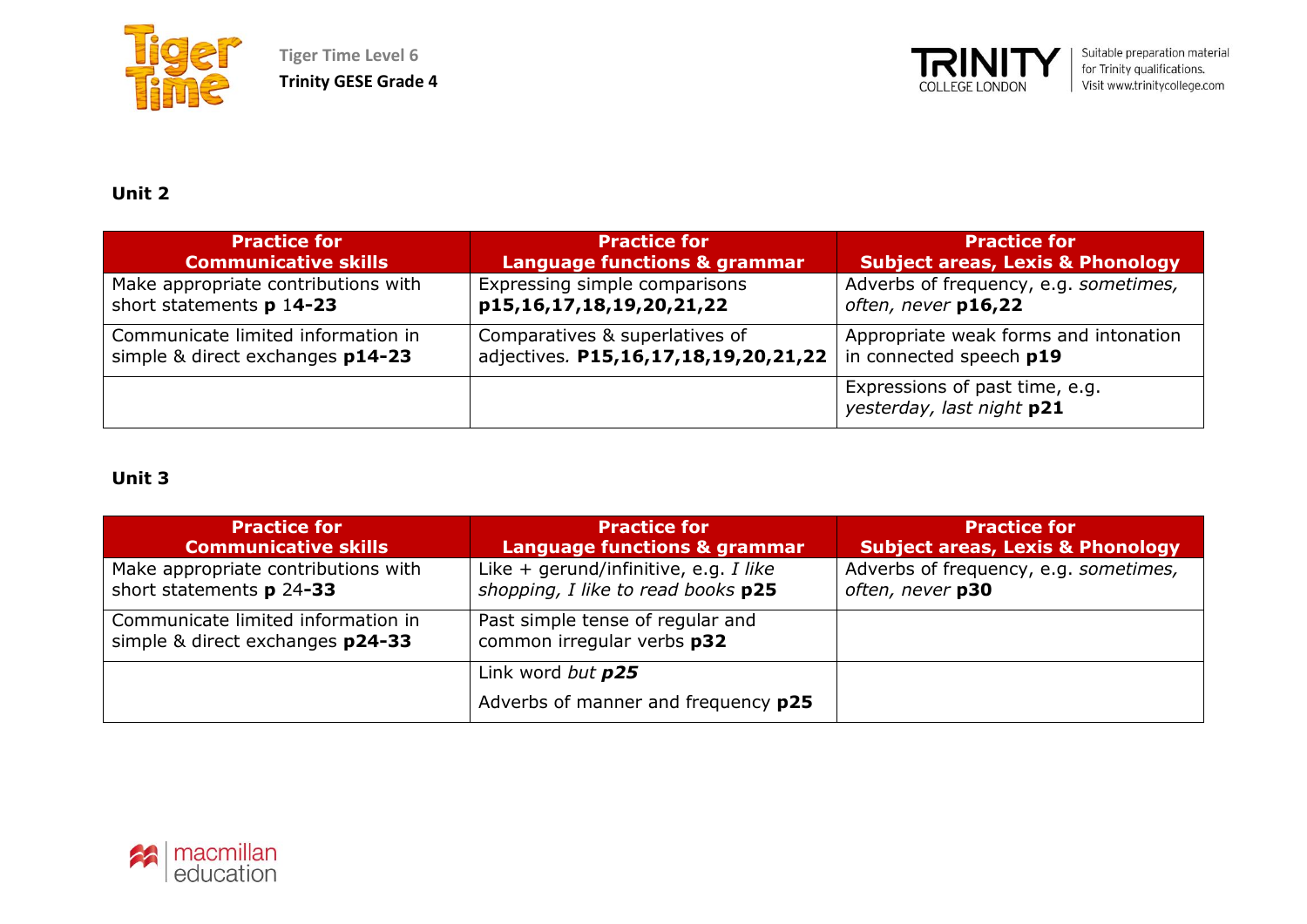

**Tiger Time Level 6 Trinity GESE Grade 4**



## **Unit 4**

| <b>Practice for</b>                 | <b>Practice for</b>                                  | <b>Practice for</b>                         |
|-------------------------------------|------------------------------------------------------|---------------------------------------------|
| <b>Communicative skills</b>         | Language functions & grammar                         | <b>Subject areas, Lexis &amp; Phonology</b> |
| Make appropriate contributions with | Adverbials of frequency, e.g. every day,             | Weekend and seasonal activities             |
| short statements p 34-43            | once a week p35                                      | p41,42,43                                   |
| Communicate limited information in  | Past simple tense of regular and                     | Expressions of past time, e.g.              |
| simple & direct exchanges p34-43    | common irregular verbs p35,36,37                     | yesterday, last night p38,39                |
|                                     | Comparatives & superlatives of<br>adjectives. P40,43 |                                             |

| <b>Practice for</b>                                             | <b>Practice for</b>                                                           | <b>Practice for</b>                                                  |
|-----------------------------------------------------------------|-------------------------------------------------------------------------------|----------------------------------------------------------------------|
| <b>Communicative skills</b>                                     | <b>Language functions &amp; grammar</b>                                       | <b>Subject areas, Lexis &amp; Phonology</b>                          |
| Make appropriate contributions with<br>short statements p 54-63 | Past simple tense of regular and<br>common irregular verbs<br>p56,57,58,59,61 | Adverbials of frequency, e.g. every day,<br>once a week P55,58,60,62 |
| Communicate limited information in                              | Comparatives & superlatives of                                                | Adverbs of frequency, e.g. sometimes,                                |
| simple & direct exchanges p54-63                                | adjectives. P60                                                               | often, never p55,60,63                                               |
|                                                                 |                                                                               | Expressions of past time, e.g.<br>yesterday, last night p57,58,59,63 |